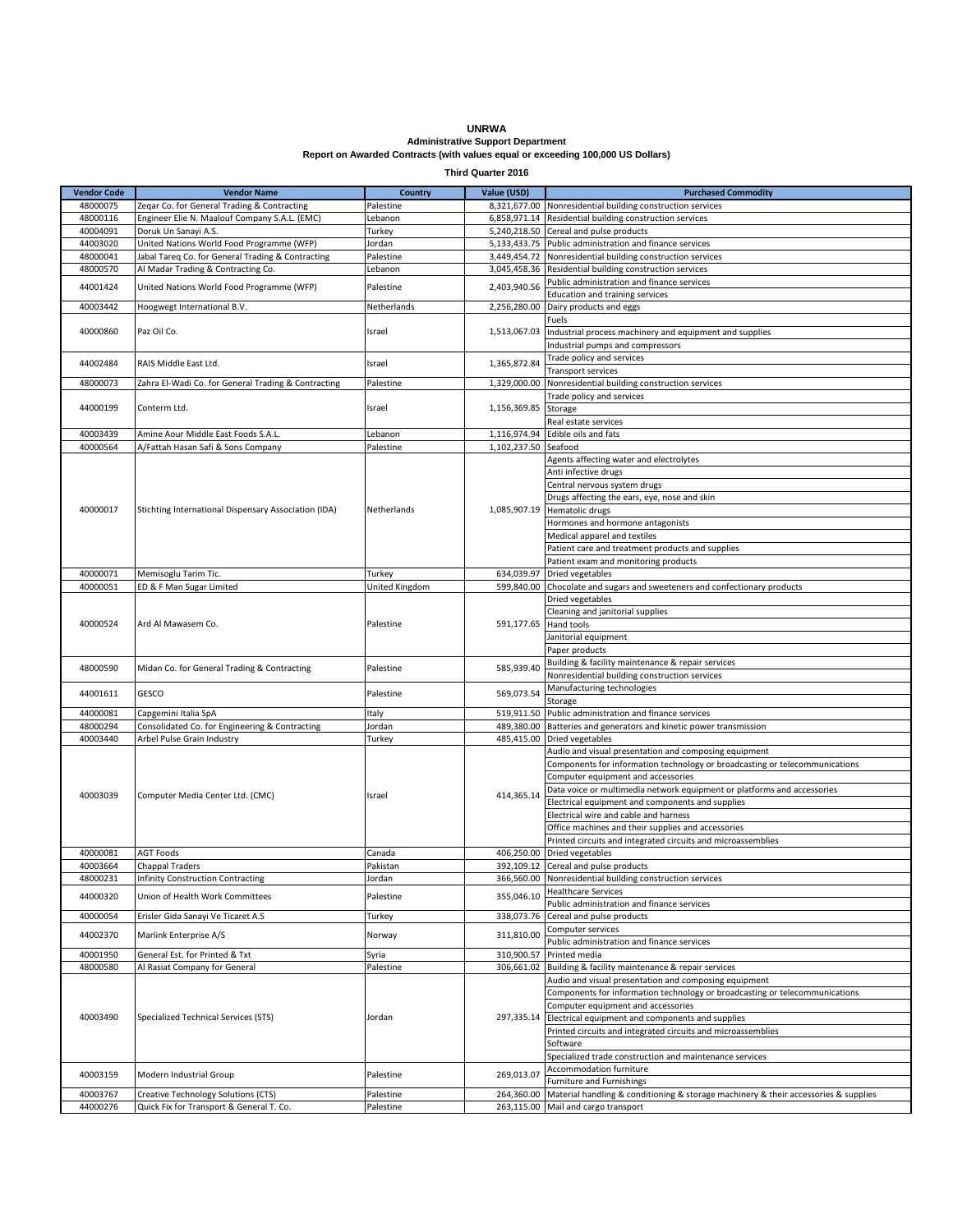**UNRWA Administrative Support Department Report on Awarded Contracts (with values equal or exceeding 100,000 US Dollars)**

**Third Quarter 2016**

| 40000945 | Sadi Shuhaiber Sons Co.                           | Palestine            |            | 261,600.35 Public administration and finance services                               |
|----------|---------------------------------------------------|----------------------|------------|-------------------------------------------------------------------------------------|
| 40001384 | Mediterranean Oil Shipping & Transport Co.        | Lebanon              | 255.101.87 | Fuels                                                                               |
| 44002218 | Noorsat W.L.L                                     | Bahrain              | 252,866.00 | Public administration and finance services                                          |
| 48000525 | Da'aour Trading & Contracting Co.                 | Palestine            | 249,750.00 | Nonresidential building construction services                                       |
|          |                                                   |                      |            | Batteries and generators and kinetic power transmission                             |
|          |                                                   |                      |            |                                                                                     |
|          |                                                   |                      | 246,704.89 | Fluid and gas distribution                                                          |
|          |                                                   |                      |            | Gaskets                                                                             |
|          |                                                   |                      |            | Industrial filtering and purification                                               |
|          | Fiat Group Automobiles SPA                        | Italy                |            | Industrial pumps and compressors                                                    |
| 40000416 |                                                   |                      |            | Motor vehicles                                                                      |
|          |                                                   |                      |            | Power sources                                                                       |
|          |                                                   |                      |            |                                                                                     |
|          |                                                   |                      |            | Structural components and basic shapes                                              |
|          |                                                   |                      |            | Transportation components and systems                                               |
|          |                                                   |                      |            | Transportation services equipment                                                   |
| 44002279 | The Society of Women Graduates                    | Palestine            | 243,432.50 | Facilitation and Financial Services                                                 |
| 44000540 | Star Contractors Starcom                          | Lebanon              |            | 232,521.00 Building & facility maintenance & repair services                        |
|          |                                                   |                      |            | Computer equipment and accessories                                                  |
|          |                                                   |                      |            | Electrical equipment and components and supplies                                    |
|          |                                                   |                      |            |                                                                                     |
|          |                                                   |                      |            | Furniture and Furnishings                                                           |
| 44001971 | Ritaj Business Solutions Ltd.                     | Palestine            | 230,365.19 | Material handling & conditioning & storage machinery & their accessories & supplies |
|          |                                                   |                      |            | Musical Instruments and parts and accessories                                       |
|          |                                                   |                      |            | Office machines and their supplies and accessories                                  |
|          |                                                   |                      |            | Vocational training                                                                 |
| 40001910 | Mohammad Samir Mohammad Salim Bani Al Marjeh      | Syria                | 225,000.00 | Classroom decoratives and supplies                                                  |
|          |                                                   |                      |            | Batteries and generators and kinetic power transmission                             |
|          |                                                   |                      |            |                                                                                     |
| 40003292 | PSM for Protection, Safety & Security & Medical   | Palestine            | 222,207.84 | Data voice or multimedia network equipment or platforms and accessories             |
|          |                                                   |                      |            | Material handling & conditioning & storage machinery & their accessories & supplies |
|          |                                                   |                      |            | Personal safety and protection                                                      |
| 44003167 | Arab Printing Press S.A.L                         | Lebanon              |            | 219,124.25 Reproduction services                                                    |
| 44000934 | Mahmoud Naem Kana'an & Partner Co.                | Jordan               |            | 216,390.13 Building & facility maintenance & repair services                        |
|          |                                                   |                      |            | Sports & recreational equipment & supplies & accessories                            |
|          |                                                   |                      |            |                                                                                     |
|          |                                                   |                      |            | Arts and crafts equipment and accessories and supplies                              |
|          |                                                   |                      |            | Developmental & professional teaching aids & materials & accessories & supplies     |
|          |                                                   |                      |            | <b>Education and training services</b>                                              |
|          |                                                   |                      |            | Industrial use papers                                                               |
|          |                                                   |                      |            | Janitorial equipment                                                                |
|          | Fairco International                              |                      | 214,799.73 | Office and desk accessories                                                         |
| 40001207 |                                                   | Lebanon              |            | Office machines and their supplies and accessories                                  |
|          |                                                   |                      |            |                                                                                     |
|          |                                                   |                      |            | Office supplies                                                                     |
|          |                                                   |                      |            | Paints and primers and finishes                                                     |
|          |                                                   |                      |            | Paper products                                                                      |
|          |                                                   |                      |            | Printed media                                                                       |
|          |                                                   |                      |            | Printing and publishing equipment                                                   |
|          |                                                   |                      |            | Wound care products                                                                 |
| 44000274 | PIEDCO                                            |                      |            |                                                                                     |
|          |                                                   | Palestine            | 207,805.02 | Real estate services                                                                |
| 40000645 | Al-rabee Co. for Trading & General Contracting    | Palestine            | 200,700.00 | Public administration and finance services                                          |
| 44001473 | Palestine Red Crescent Society - Al Quds Hospital | Palestine            |            | 199,644.30 Healthcare Services                                                      |
|          |                                                   | Syria                | 198,039.80 | Storage                                                                             |
| 44002267 | Gezairi Transport Co.                             |                      |            | Trade policy and services                                                           |
|          |                                                   |                      |            | Transport services                                                                  |
|          |                                                   |                      |            | Canned or jarred vegetables                                                         |
| 40001713 | Bashar Mohammd Kreshan                            | Syria                | 193,750.00 |                                                                                     |
|          |                                                   |                      |            | Chocolate and sugars and sweeteners and confectionary products                      |
| 44001467 | Palestine Red Crescent Society - Al Amal Hospital | Palestine            | 175,831.30 | <b>Healthcare Services</b>                                                          |
| 48000605 | El Qaoud Co. for General Trading & Contracting    | Palestine            |            | 173,020.00 Public administration and finance services                               |
| 40001278 | Imad Mouhieddine Loubani                          | Lebanon              |            | 156,961.51 Residential building construction services                               |
|          |                                                   |                      |            | Electronic components and supplies                                                  |
|          |                                                   |                      |            | Hand tools                                                                          |
| 40001343 | Lebeco SAL                                        | Lebanon              | 156,017.92 | Industrial pumps and compressors                                                    |
|          |                                                   |                      |            |                                                                                     |
|          |                                                   |                      |            | Measuring and observing and testing instruments                                     |
| 40004139 | Afana Sons Co. Industry Commerce Ltd.             | Palestine            | 155,953.07 | Meat and poultry products                                                           |
|          |                                                   |                      |            | Central nervous system drugs                                                        |
| 40003503 | <b>Gulf Pharmaceutical Industries</b>             | United Arab Emirates | 155,445.00 | Drugs affecting the gastrointestinal system                                         |
|          |                                                   |                      |            | <b>Drugs and Pharmaceutical Products</b>                                            |
|          |                                                   |                      |            | Hematolic drugs                                                                     |
| 48000122 | <b>IMADCO</b>                                     | Lebanon              | 149,361.00 | Building & facility maintenance & repair services                                   |
|          |                                                   |                      |            |                                                                                     |
| 40002205 | Advanced Furniture Industry Co. Ltd.              | Jordan               | 144,313.58 | Furniture and Furnishings                                                           |
|          |                                                   |                      |            | Interior finishing materials                                                        |
| 40003824 | RBL Group Sa                                      | Switzerland          | 144,095.00 | Dried vegetables                                                                    |
|          |                                                   |                      |            | <b>Beverages</b>                                                                    |
|          | Abd Al Hamid Mohammad Al Kek                      | Syria                | 142,760.56 | Cereal and pulse products                                                           |
| 40001821 |                                                   |                      |            | Dairy products and eggs                                                             |
|          |                                                   |                      |            | Fresh vegetables                                                                    |
|          |                                                   |                      |            | Live plants of high species or variety count flowers                                |
|          |                                                   |                      |            |                                                                                     |
|          |                                                   |                      |            | Meat and poultry products                                                           |